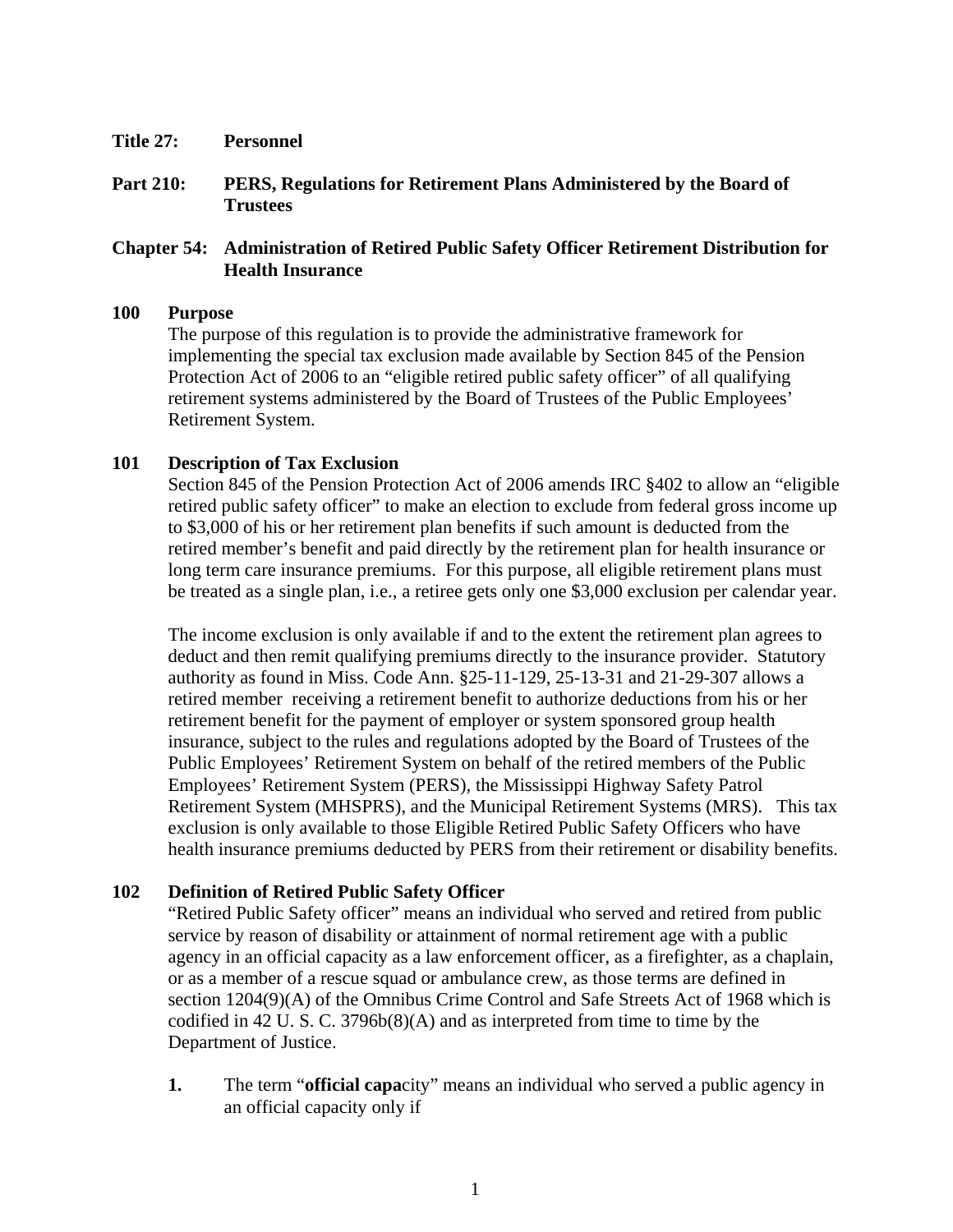- **a.** he was officially authorized, recognized, or designated by such agency as functionally within or part of it; and
- **b.** his acts and omissions, while so serving, were legally those of such agency, which legally recognized them as such.
- **2.** The term "**law enforcement officer**" means an individual who was involved in crime and juvenile delinquency control or reduction, or enforcement of the criminal laws (including juvenile delinquency), including, but not limited to police, corrections, probations, parole and judicial officers.
	- **a.** The term "**involved**" means an individual who was involved in crime (an act or omission punishable as a criminal misdemeanor or felony) and juvenile delinquency control or reduction, or enforcement of the criminal laws (including juvenile delinquency), only if he was an officer of a public agency and, in that capacity, had legal authority and responsibility to arrest, apprehend, prosecute, adjudicate, correct or detain (in a prison or other detention or confinement facility), or supervise (as a parole or probation officer), persons who were alleged or found to have violated the criminal laws, and was recognized by such agency, or the relevant government to have such authority and responsibility.
	- **b.** The term "**criminal laws**" means that body of law that declares what acts or omissions are crimes and prescribes the punishment that may be imposed for the same.
	- **c.** The term "**correctional facility**" means any place for the confinement or rehabilitation of offenders or individuals charged with or convicted of criminal offenses.
- **3.** The term "**firefighter**" means an individual who
	- **a.** Was trained in (i) suppression of fire; or (ii) hazardous-materials emergency response; and
	- **b.** Had the legal authority and responsibility to engage in the suppression of fire, as an employee of the public agency he served, which legally recognized him to have such.
- **4.** The term "**chaplain**" means a clergyman or other individual trained in pastoral counseling who served as an officially recognized or designated member of a legally organized police or fire department.
- **5.** The term "**member of a rescue squad or ambulance crew**" means an officially recognized or designated public employee member of a rescue squad or ambulance crew.
- **6.** Examples of positions that appear to be "Public Safety Officers," assuming the above conditions are met:

Police officer (including a member of the Mississippi Highway Safety Patrol) Firefighter Chaplain of a police or fire department **Sheriff** Deputy Sheriff Constable Regular Member of a rescue squad or ambulance crew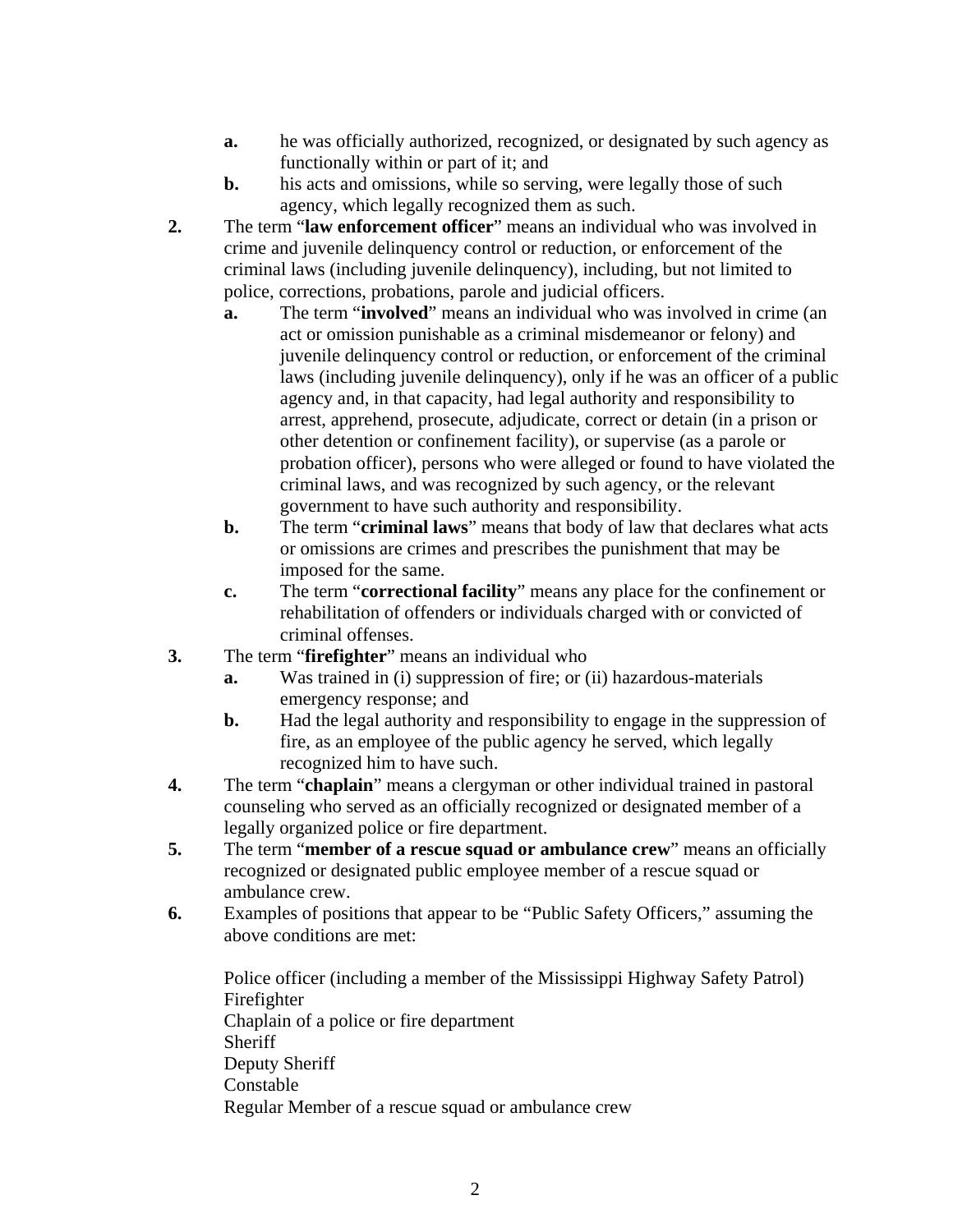Narcotics Agent Department of Wildlife, Fisheries & Parks Conservation Officer Department of Wildlife, Fisheries & Parks Game Warden Corrections Officer Parole Officer Department of Transportation Enforcement Officer Department of Transportation Weight Enforcement Officer Forestry Commission Forest Ranger Gaming Commission Enforcement Agent Public Service Commission Regulated Carrier Enforcement Officer State Hospital Security Officer University Police Officer Tax Commission ABC Enforcement Agent Tax Commission Scale Enforcement Officer Judge whose responsibility it was to adjudicate criminal matters Attorneys whose responsibility it was to prosecute criminal matters

# **103 Eligible Retired Public Safety Officer**

The election is only available to individuals who, by reason of disability or attainment of normal retirement age, retired from service as a Public Safety Officer.

### **1. Attainment of Normal Retirement Age**

- **a.** PERS- For purposes of this regulation, and except as otherwise provided by the Internal Revenue Service, the "attainment of normal retirement age" under the Public Employees' Retirement System shall be defined as:
	- **(i)** having twenty-five (25) or more years of creditable service if the member entered PERS-covered service before July 1, 2011;
	- **(ii)** having four (4) or more years of membership service at age 60 or later if the member entered PERS-covered service before July 1, 2007;
	- **(iii)** having eight (8) or more years of membership service at age 60 or later if the member entered PERS-covered service on or after July 1, 2007, but before July 1, 2011;
	- **(iv)** having thirty (30) or more years of creditable service if the member entered PERS-covered service on or after July 1, 2011.
- **b.** MHSPRS For purposes of this regulation, and except as otherwise provided by the Internal Revenue Service, the "attainment of normal retirement age" under the Mississippi Highway Safety Patrol Retirement System shall be defined as the age at which an eligible Public Safety Officer retires on an unreduced benefit, i.e., someone who retired with 5 or more years of membership service at age 55 or older, or someone who retired with 25 or more years of service regardless of age. Any Retired Public Safety Officer whose retirement benefit was subject to an early retirement benefit reduction at the time of retirement is not eligible for this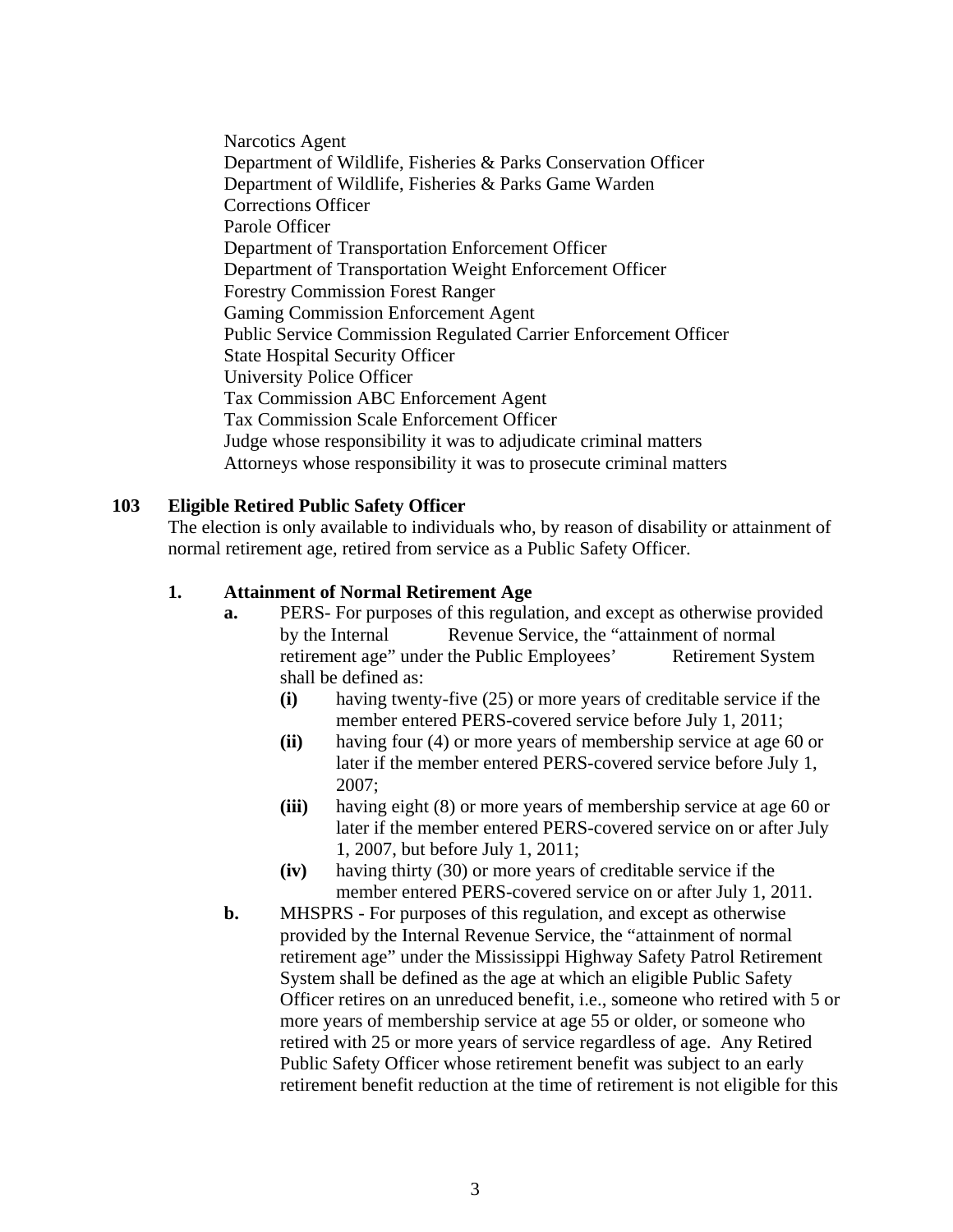election, i.e., someone who retired with 20 or more but less than 25 years of service.

**c.** MRS - For purposes of this regulation, and except as otherwise provided by the Internal Revenue Service, all members who have retired or will retire under one of the Municipal Fire and Police Retirement Systems will be considered to have "attained normal retirement age."

# **2. Disability retirement benefits eligible for the exclusion**

A Retired Public Safety Officer receiving a disability retirement allowance is eligible for the tax exclusion up to the allowable limit for premiums withheld to the extent that his or her disability retirement benefit is taxable. Duty-related disability benefits paid are already tax-exempt, and thus amounts withheld for health insurance premiums would not be subject to the tax-exclusion provisions of Section 845 of the Pension Protection Act of 2006. However, if any portion of a disabled Retired Public Safety Officer's disability benefit is taxable, an election may be made to exclude amounts withheld for the payment of eligible insurance premiums to the extent such benefits would otherwise be taxable.

# **104 Premiums eligible for the exclusion**

To be eligible for the tax exclusion, insurance premiums must be withheld from the retirement benefit of the Eligible Retired Public Safety Officer. Such premiums may be for the benefit of the retiree and his or her spouse and/or dependents. Only the Eligible Retired Public Safety Officer may elect to have the insurance premiums excluded from taxation.

# **105 Qualified health insurance plans**

- **1.** While federal law allows a governmental retirement plan to agree to deduct and then remit premiums directly to the provider of an accident or health insurance plan or qualified long-term care insurance contract, state law only allows PERS, on behalf of retirees of the retirement plans administered by the Board, to make such premium deductions for employer or system sponsored group health insurance in accordance with PERS Board Regulation 52. Therefore, an election may only be made with regard to such health insurance premiums.
- **2.** For purposes of the election for the tax exclusion provided by Section 845 of the Pension Protection Act of 2006, an employer-provided accident or health insurance plan receiving the payments may be an insured plan as well as a selfinsured plan.

### **106 Election**

- **1.** When the election must be made An Eligible Retired Public Safety Officer may elect to have the tax exclusion apply in any taxable year to eligible premiums withheld from his or her retirement or disability retirement benefit and paid by the retirement plan directly to the insurance provider. An Eligible Retired Public Safety Officer will make the election on the retiree's IRS Form 1040, in accordance with the instructions thereto
- **2.** Amount of Tax Exclusion- An Eligible Retired Public Safety Officer is only permitted to have actual eligible insurance premiums excluded from taxation in an